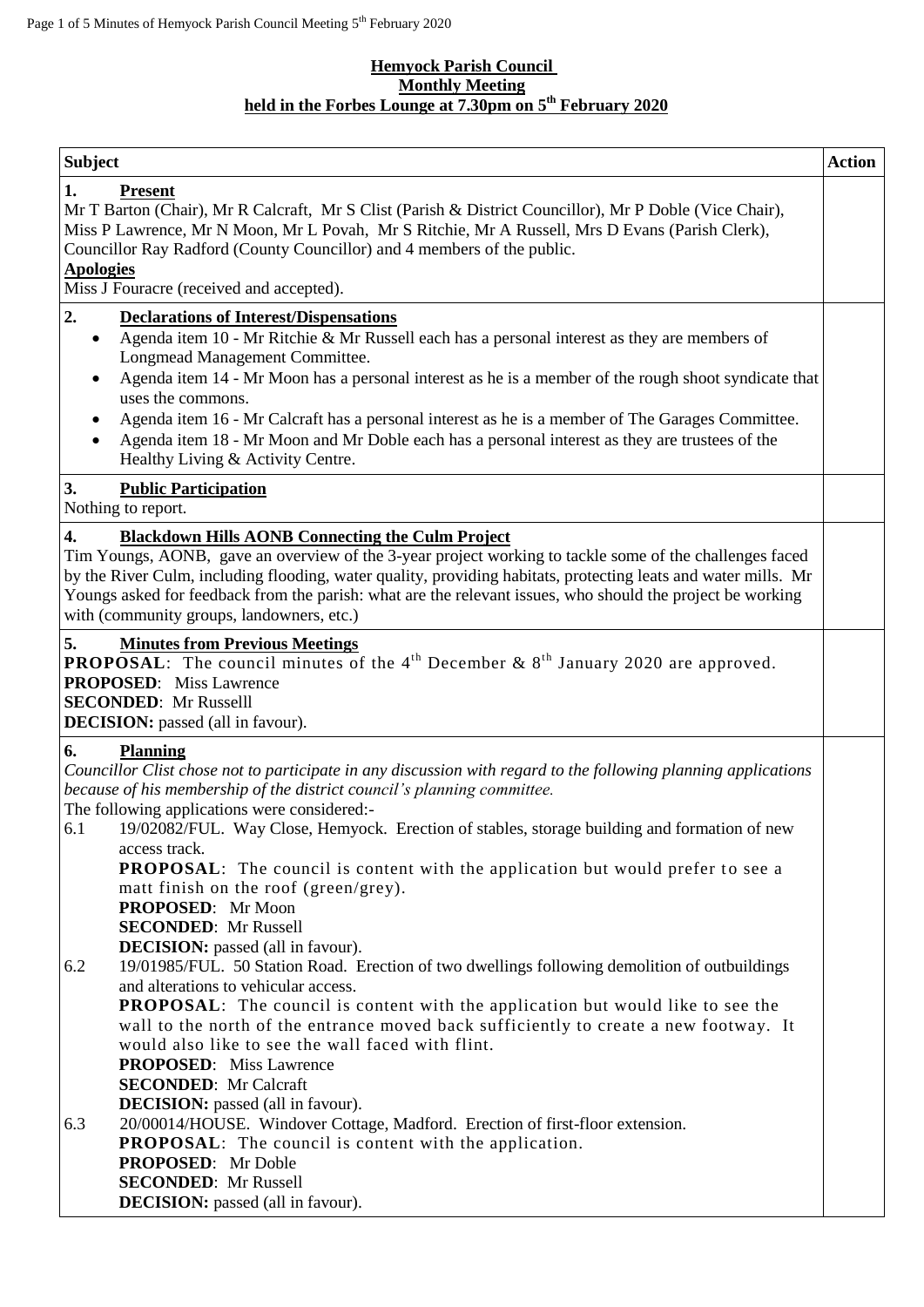| 6.4<br>6.5<br>6.6 | it.                  |        | <b>SECONDED:</b> Mr Doble<br><b>PROPOSED:</b> Mr Doble<br>PROPOSED: Mr Doble<br><b>SECONDED:</b> Mr Moon |        | 20/00022/HOUSE. 31 Hollingarth Way, Hemyock. Erection of a two-storey side extension.<br><b>PROPOSAL:</b> The council is not content with the application. It believes it to be over-<br>development of the site, building to the boundary with no access to the rear. It will dominate and<br>overshadow the neighbouring property.<br><b>PROPOSED:</b> Miss Lawrence<br><b>DECISION:</b> passed (all in favour).<br>19/02105/FUL. Highwood Farm, Hemyock. Conversion of an agricultural building to a dwelling.<br><b>PROPOSAL:</b> The council is content with the application.<br><b>SECONDED:</b> Mr Russell<br><b>DECISION:</b> passed (all in favour).<br>Councillor Clist was asked to call the application to committee if planning officer is minded to refuse<br>20/00125/FUL. Erection of a ground-mounted 4.55kW solar PV array. Land at NGR 316366 113958<br>Bollhayes Park Farm, Clayhidon.<br>PROPOSAL: The council is not content with the application. It believes the panels<br>should be on the roofs of buildings and not on agricultural land. |                               |       |
|-------------------|----------------------|--------|----------------------------------------------------------------------------------------------------------|--------|----------------------------------------------------------------------------------------------------------------------------------------------------------------------------------------------------------------------------------------------------------------------------------------------------------------------------------------------------------------------------------------------------------------------------------------------------------------------------------------------------------------------------------------------------------------------------------------------------------------------------------------------------------------------------------------------------------------------------------------------------------------------------------------------------------------------------------------------------------------------------------------------------------------------------------------------------------------------------------------------------------------------------------------------------------------------|-------------------------------|-------|
|                   |                      |        |                                                                                                          |        | DECISION: passed (all in favour).                                                                                                                                                                                                                                                                                                                                                                                                                                                                                                                                                                                                                                                                                                                                                                                                                                                                                                                                                                                                                                    |                               |       |
|                   | Approval noted for:- |        |                                                                                                          |        |                                                                                                                                                                                                                                                                                                                                                                                                                                                                                                                                                                                                                                                                                                                                                                                                                                                                                                                                                                                                                                                                      |                               |       |
| 6.7               |                      |        |                                                                                                          |        | 19/01751/HOUSE. 21 Logan Way, Hemyock. Erection of single-storey extension.                                                                                                                                                                                                                                                                                                                                                                                                                                                                                                                                                                                                                                                                                                                                                                                                                                                                                                                                                                                          |                               |       |
| 6.8               |                      |        |                                                                                                          |        | 19/01779/HOUSE. 2 Blackdown View, Hemyock. Erection of a single-storey extension.                                                                                                                                                                                                                                                                                                                                                                                                                                                                                                                                                                                                                                                                                                                                                                                                                                                                                                                                                                                    |                               |       |
| 6.9               |                      |        |                                                                                                          |        | 19/01469/FULL. West of Elmdene. Erection of a dwelling, garage and formation of new access                                                                                                                                                                                                                                                                                                                                                                                                                                                                                                                                                                                                                                                                                                                                                                                                                                                                                                                                                                           |                               |       |
|                   | Refusal noted for:-  |        | (revised scheme)                                                                                         |        |                                                                                                                                                                                                                                                                                                                                                                                                                                                                                                                                                                                                                                                                                                                                                                                                                                                                                                                                                                                                                                                                      |                               |       |
| 6.10              |                      |        |                                                                                                          |        | 19/01664/FULL. Land at Cornhill, Hemyock. Erection of two dwellings and associated parking.                                                                                                                                                                                                                                                                                                                                                                                                                                                                                                                                                                                                                                                                                                                                                                                                                                                                                                                                                                          |                               |       |
|                   |                      |        |                                                                                                          |        |                                                                                                                                                                                                                                                                                                                                                                                                                                                                                                                                                                                                                                                                                                                                                                                                                                                                                                                                                                                                                                                                      |                               |       |
| 7.                |                      |        | <b>Matters Arising</b>                                                                                   |        |                                                                                                                                                                                                                                                                                                                                                                                                                                                                                                                                                                                                                                                                                                                                                                                                                                                                                                                                                                                                                                                                      |                               |       |
| 7.1               |                      |        |                                                                                                          |        | Parish Pump – clerk to write to company who completed the remedial works to ask for reimbursement                                                                                                                                                                                                                                                                                                                                                                                                                                                                                                                                                                                                                                                                                                                                                                                                                                                                                                                                                                    |                               | Clerk |
|                   |                      |        |                                                                                                          |        | of additional costs associated with the remedial works                                                                                                                                                                                                                                                                                                                                                                                                                                                                                                                                                                                                                                                                                                                                                                                                                                                                                                                                                                                                               |                               |       |
| 7.2               |                      |        |                                                                                                          |        | Doors $\&$ electricity, The Parish Store – nothing to report.                                                                                                                                                                                                                                                                                                                                                                                                                                                                                                                                                                                                                                                                                                                                                                                                                                                                                                                                                                                                        |                               |       |
| 7.3               |                      |        |                                                                                                          |        | Finger posts – Miss Lawrence has commenced a survey. More information to follow.                                                                                                                                                                                                                                                                                                                                                                                                                                                                                                                                                                                                                                                                                                                                                                                                                                                                                                                                                                                     |                               | PL    |
| 7.4               |                      |        |                                                                                                          |        | Dog poo bags – clerk to purchase two dog poo bag dispensers and bags to be located around village.                                                                                                                                                                                                                                                                                                                                                                                                                                                                                                                                                                                                                                                                                                                                                                                                                                                                                                                                                                   |                               | Clerk |
| 8.                | <b>Finance</b>       |        |                                                                                                          |        |                                                                                                                                                                                                                                                                                                                                                                                                                                                                                                                                                                                                                                                                                                                                                                                                                                                                                                                                                                                                                                                                      |                               |       |
| 8.1               |                      |        |                                                                                                          |        | Income and expenditure and bank reconciliation.                                                                                                                                                                                                                                                                                                                                                                                                                                                                                                                                                                                                                                                                                                                                                                                                                                                                                                                                                                                                                      |                               |       |
|                   | <b>INCOME</b>        |        |                                                                                                          |        |                                                                                                                                                                                                                                                                                                                                                                                                                                                                                                                                                                                                                                                                                                                                                                                                                                                                                                                                                                                                                                                                      |                               |       |
|                   | 1.                   |        | 71.37                                                                                                    |        | Interest, Unity Trust                                                                                                                                                                                                                                                                                                                                                                                                                                                                                                                                                                                                                                                                                                                                                                                                                                                                                                                                                                                                                                                |                               |       |
|                   | 2.                   |        | .71                                                                                                      |        | Interest, Unity Trust g/f                                                                                                                                                                                                                                                                                                                                                                                                                                                                                                                                                                                                                                                                                                                                                                                                                                                                                                                                                                                                                                            |                               |       |
|                   | 3.                   |        | 1.70                                                                                                     |        | Interest, Unity Trust p3                                                                                                                                                                                                                                                                                                                                                                                                                                                                                                                                                                                                                                                                                                                                                                                                                                                                                                                                                                                                                                             |                               |       |
|                   | 4.                   |        | 650.00                                                                                                   |        | Pring & Son, cemetery                                                                                                                                                                                                                                                                                                                                                                                                                                                                                                                                                                                                                                                                                                                                                                                                                                                                                                                                                                                                                                                |                               |       |
|                   | 5.                   |        | 12.78                                                                                                    |        | Interest, HSBC                                                                                                                                                                                                                                                                                                                                                                                                                                                                                                                                                                                                                                                                                                                                                                                                                                                                                                                                                                                                                                                       |                               |       |
|                   |                      |        |                                                                                                          |        |                                                                                                                                                                                                                                                                                                                                                                                                                                                                                                                                                                                                                                                                                                                                                                                                                                                                                                                                                                                                                                                                      |                               |       |
|                   | <b>EXPENDITURE</b>   |        |                                                                                                          |        |                                                                                                                                                                                                                                                                                                                                                                                                                                                                                                                                                                                                                                                                                                                                                                                                                                                                                                                                                                                                                                                                      |                               |       |
|                   | 1.                   | $\ast$ |                                                                                                          | 95.00  | Carly Press                                                                                                                                                                                                                                                                                                                                                                                                                                                                                                                                                                                                                                                                                                                                                                                                                                                                                                                                                                                                                                                          | Flyer for public open space   |       |
|                   | 2.                   | $\ast$ |                                                                                                          | 18.00  | <b>Unity Trust</b>                                                                                                                                                                                                                                                                                                                                                                                                                                                                                                                                                                                                                                                                                                                                                                                                                                                                                                                                                                                                                                                   | <b>Bank</b> charge            |       |
|                   | 3.                   |        |                                                                                                          |        | 212.75   I Pike                                                                                                                                                                                                                                                                                                                                                                                                                                                                                                                                                                                                                                                                                                                                                                                                                                                                                                                                                                                                                                                      | Grass cutting and maintenance |       |
|                   | 4.                   |        | 1,221.02                                                                                                 |        | D Evans                                                                                                                                                                                                                                                                                                                                                                                                                                                                                                                                                                                                                                                                                                                                                                                                                                                                                                                                                                                                                                                              | Wages and expenses            |       |
|                   | 5.                   |        |                                                                                                          | 127.50 | K Amor                                                                                                                                                                                                                                                                                                                                                                                                                                                                                                                                                                                                                                                                                                                                                                                                                                                                                                                                                                                                                                                               | Cleaning, public conveniences |       |
|                   | 6.                   |        |                                                                                                          | 25.40  | Hemyock Parish Hall                                                                                                                                                                                                                                                                                                                                                                                                                                                                                                                                                                                                                                                                                                                                                                                                                                                                                                                                                                                                                                                  | Room hire                     |       |
|                   | 7.                   |        | 1,188.45                                                                                                 |        | R & W Brooke                                                                                                                                                                                                                                                                                                                                                                                                                                                                                                                                                                                                                                                                                                                                                                                                                                                                                                                                                                                                                                                         | Insurance, The Garages        |       |
|                   | 8.                   |        |                                                                                                          | 40.00  | <b>ICO</b>                                                                                                                                                                                                                                                                                                                                                                                                                                                                                                                                                                                                                                                                                                                                                                                                                                                                                                                                                                                                                                                           | Data Protection fee           |       |
|                   | 9.                   |        | 179.00                                                                                                   |        | <b>Woodquist Associates</b>                                                                                                                                                                                                                                                                                                                                                                                                                                                                                                                                                                                                                                                                                                                                                                                                                                                                                                                                                                                                                                          | Website hosting               |       |
|                   | 10.                  |        |                                                                                                          | 77.60  | Npower                                                                                                                                                                                                                                                                                                                                                                                                                                                                                                                                                                                                                                                                                                                                                                                                                                                                                                                                                                                                                                                               | Electricity, toilets          |       |
|                   | 11.                  |        |                                                                                                          | 151.92 | South West Water                                                                                                                                                                                                                                                                                                                                                                                                                                                                                                                                                                                                                                                                                                                                                                                                                                                                                                                                                                                                                                                     | Water, toilets                |       |
|                   | 12.                  |        |                                                                                                          | 14.91  | South West Water                                                                                                                                                                                                                                                                                                                                                                                                                                                                                                                                                                                                                                                                                                                                                                                                                                                                                                                                                                                                                                                     | Water, cemetery               |       |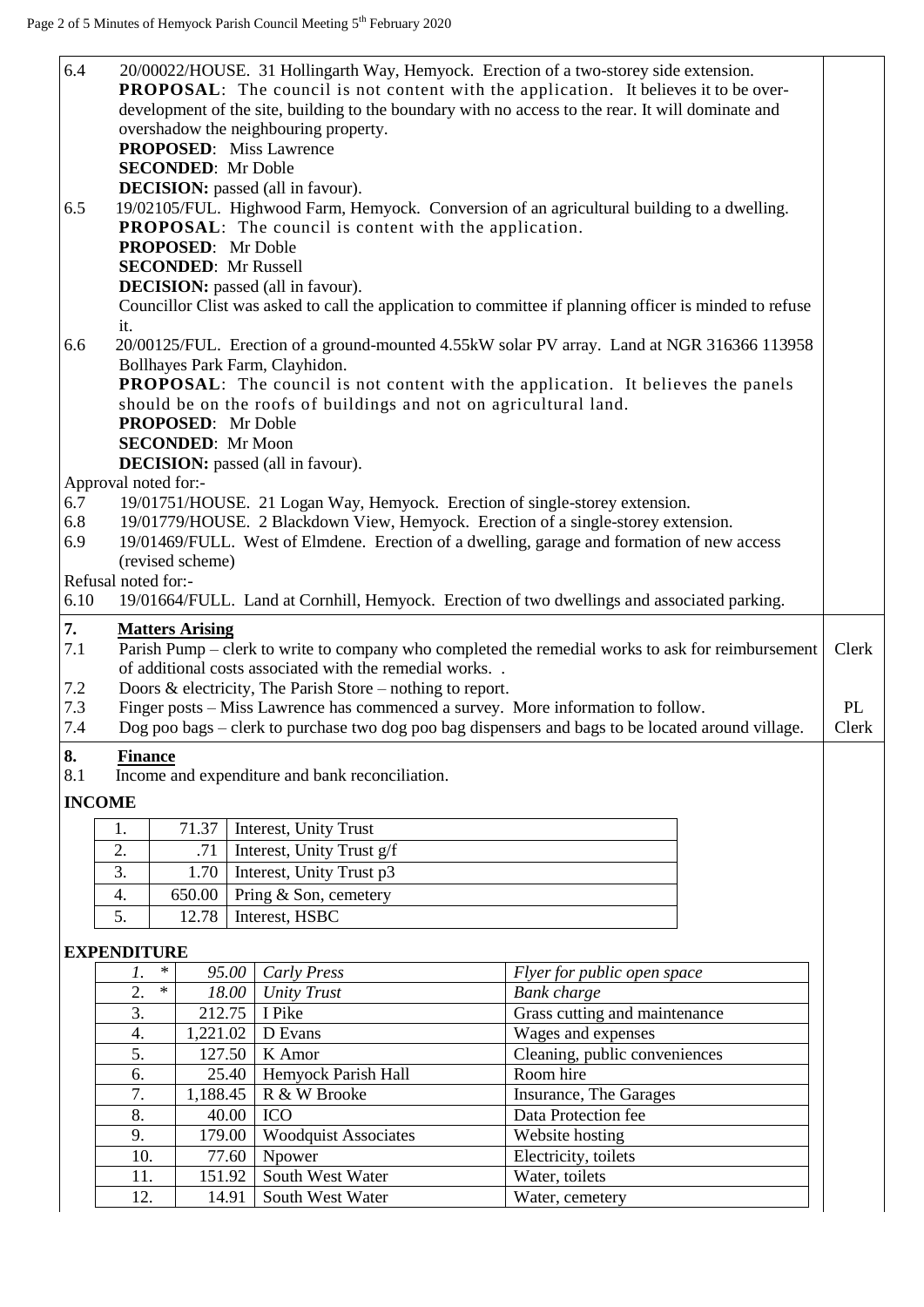|       | 1 ^<br>19. | 79.20  | Perrie Hale | Guards for trees  |
|-------|------------|--------|-------------|-------------------|
|       | 14.        | 430.00 | N Page      | Footpaths P3 work |
| $*al$ |            |        |             |                   |

*\*already paid, to be ratified*

#### **BANK RECONCILIATION**

| HSBC Community a/c         | 19,476.41  |
|----------------------------|------------|
| <b>HSBC</b> Deposit        | 75,279.16  |
| HSBC <sub>P3</sub>         | 0.04       |
| <b>HSBC</b> Longmead       | 1.27       |
| Unity Trust Bank current   | 100.00     |
| Unity Trust Bank deposit   | 51,182.19  |
| <b>Unity Trust Bank GF</b> | 709.55     |
| Unity Trust Bank P3        | 1,684.81   |
| Skipton 1-year Bond        | 85,000.00  |
| <b>United Trust Bank</b>   | 77,191.78  |
| Total                      | 310,625.21 |

**PROPOSAL:** that the income is agreed and the above cheques/payments are paid/agreed.

**PROPOSED**: Miss Lawrence

### **SECONDED:** Mr Povah

**DECISION**: passed (all in favour).

- 8.2 Finance Committee recommendations:-
	- 8.2.1 the pc makes a donation of £100 to Mid Devon Mobility.
	- 8.2.2 the pc requests that the Christmas Club attends a parish council meeting to update councillors on last year's event and the pc makes a donation of £160 to the Christmas Club.
	- 8.2.3 Due to overspends in some budget headings money needs to be moved (vired) from one budget heading to another. Expenditure – maintenance person budget is reduced by £115 and general village maintenance increased by £115. Poppy appeal is increased by  $\pounds 25$  and other donations reduced by  $\pounds 25$ . The elections budget is reduced by £171.50 and audit and accountancy is increased by £171.50.
	- 8.2.4 the pc reimburses the costs of the paint and materi als to refurbish the metal finger post by Hemyock Turbary.

**PROPOSAL:** that the four recommendations are agreed.

# **PROPOSED**: Mr Moon

**SECONDED**: Mr Russell

**DECISION**: passed (all in favour).

# **9. Clerk Update**

| 9.1 | The clerk enquired if the pc was happy to continue to allow sheep to graze its land behind the<br>cemetery, following the change of ownership of the adjoining field. The clerk was instructed to<br>inform the new owner that the pc is happy to continue the grazing but that for at least one month<br>every year the field must be emptied of all equipment and livestock to prevent a tenancy from being<br>created. | Clerk |
|-----|---------------------------------------------------------------------------------------------------------------------------------------------------------------------------------------------------------------------------------------------------------------------------------------------------------------------------------------------------------------------------------------------------------------------------|-------|
| 9.2 | Catherine Wheel – closure of road whilst refurbishment occurs. The organisers of the Skills of the<br>Hills event believe a road closure will not be a problem for them. The pc instructed the clerk to<br>inform Highways that the job would be better completed over a weekend and the detour route needs<br>to be carefully thought out.                                                                               | Clerk |

LP

# **10. Longmead**

- $10.1$  Bridge Mr Povah will attempt to obtain quotations for abutments.
- 10.2 Brookridge Timber has confirmed it will no longer refurbish the play area. The clerk has sent a letter of thanks for its support over the years.
- 10.3 Play Area Mr Ritchie has received several quotations for new equipment. In view of Brookridge Timber no longer maintaining the equipment, Mr Ritchie was asked to seek advice and quotations for a complete refurbishment. SR
- 10.4 A site meeting has been arranged for Saturday 22<sup>nd</sup> February at 10am to meet with representatives of Longmead Management Group, the pc, the man shed group and a resident of Station Road. The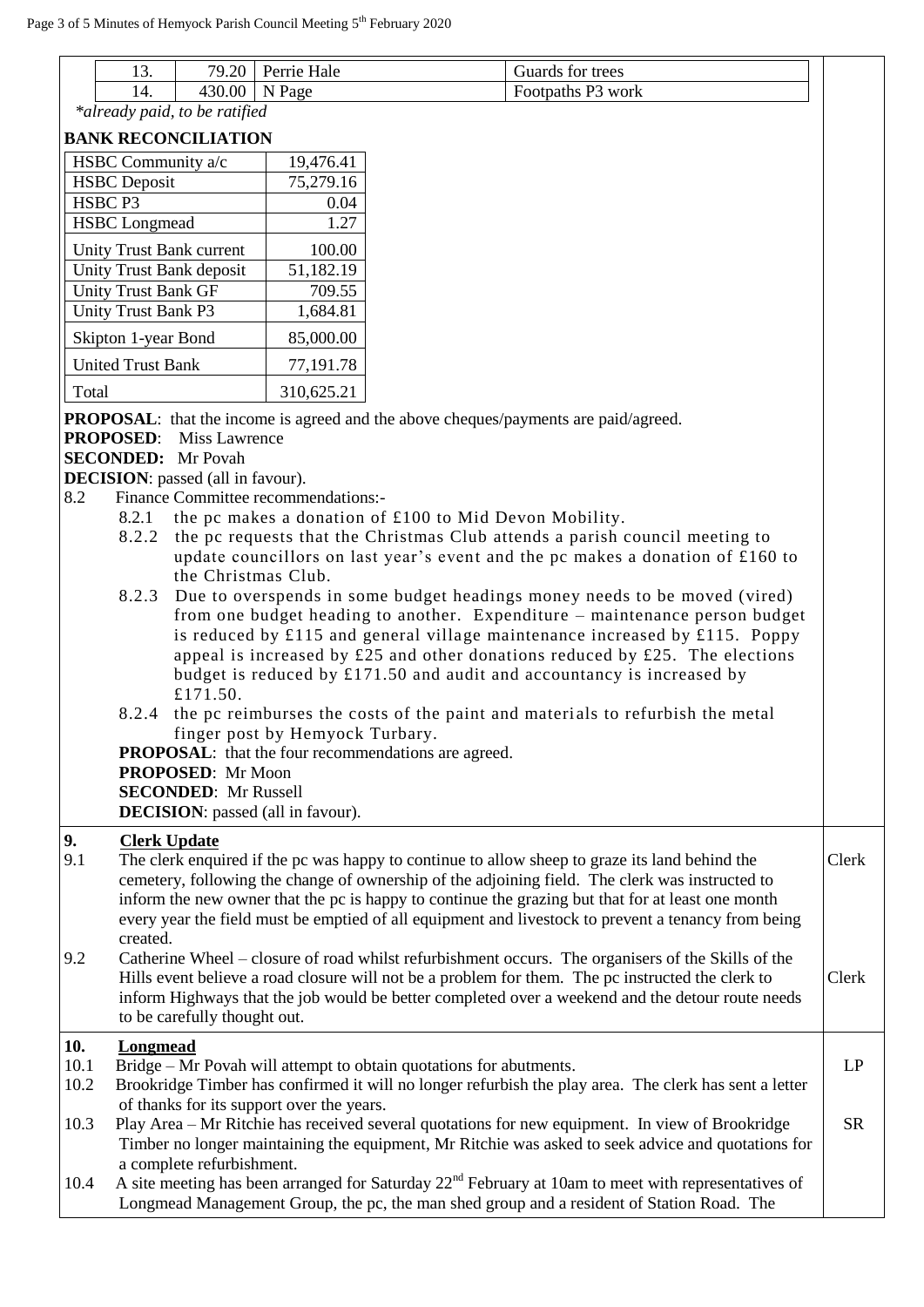| 10.5<br>10.6                | meeting is to discuss:- the state of the overflow car park, location of man shed, etc.<br>BMX Track – Mr Ritchie has delivered some additional stone for resurfacing as and when needed. He<br>will send invoice to clerk. The clerk has made contact with a parent to attempt to establish a working<br>group of users/children to resurface the track when needed.<br>Man Shed – Mr Russell updated the meeting on the intentions of the man shed group. It was agreed<br>that the pc is supportive of the concept and may be willing to help part-fund the right project (it was<br>felt that a wooden structure would be more suitable than a portacabin). | <b>SR</b><br>Clerk<br><b>AR</b> |
|-----------------------------|----------------------------------------------------------------------------------------------------------------------------------------------------------------------------------------------------------------------------------------------------------------------------------------------------------------------------------------------------------------------------------------------------------------------------------------------------------------------------------------------------------------------------------------------------------------------------------------------------------------------------------------------------------------|---------------------------------|
| 11.<br>11.1<br>11.2         | <b>Highways</b><br>Station Road pavements - Nothing to report.<br>Snow Warden – Mr Russell and Mr Doble will deposit grit in several locations around the village for<br>parishioners to use on communal areas. Clerk to obtain price for grit bins.                                                                                                                                                                                                                                                                                                                                                                                                           | AR/PD<br>Clerk                  |
| 12.                         | <b>Cemetery</b><br>Nothing to report.                                                                                                                                                                                                                                                                                                                                                                                                                                                                                                                                                                                                                          |                                 |
| 13.<br>13.1<br>13.2<br>13.3 | <b>Footpaths</b><br>The wooden walkway at Lickham is rotten. Clerk to report to Devon Wildlife Trust.<br>A member of the public hurt themselves climbing over a tied-up gate on a public footpath. The<br>landowner has been informed and it has been agreed that new 2 in 1 gates will be installed with a self-<br>close pedestrian gate.<br>Owleycombe Common – Mr Povah believes that there is no right of access to this common.                                                                                                                                                                                                                          | Clerk                           |
| 14.<br>14.1                 | <b>Commons Management Group</b><br>Shuttleton Common tree-planting weekend – Mr Moon is coordinating the tree-planting weekend                                                                                                                                                                                                                                                                                                                                                                                                                                                                                                                                 |                                 |
| 14.2                        | $22/23$ February 11am-1pm. Please pay any donations of £15 per tree into the parish council bank<br>account and let the clerk know. Councillors to let Mr Moon know if they are able to help.<br>Clerk was asked to approach South West Water with regard to access from Longmead to potential<br>community land.                                                                                                                                                                                                                                                                                                                                              | All<br>Clerk                    |
| 14.3                        | Devon County Council Landmark Tree Scheme – nothing to report.                                                                                                                                                                                                                                                                                                                                                                                                                                                                                                                                                                                                 |                                 |
| 15.<br>15.1                 | <b>Village Maintenance</b><br>Tree maintenance - clerk discussed the two quotes she had received. Clerk to clarify some information<br>on one of the quotations.                                                                                                                                                                                                                                                                                                                                                                                                                                                                                               |                                 |
| 16.                         | <b>Garages Youth Project</b><br>Nothing to report.                                                                                                                                                                                                                                                                                                                                                                                                                                                                                                                                                                                                             |                                 |
| 17.                         | <b>Blackdown Hills Parish Network</b>                                                                                                                                                                                                                                                                                                                                                                                                                                                                                                                                                                                                                          |                                 |
|                             |                                                                                                                                                                                                                                                                                                                                                                                                                                                                                                                                                                                                                                                                |                                 |
|                             | Nothing to report.                                                                                                                                                                                                                                                                                                                                                                                                                                                                                                                                                                                                                                             |                                 |
| 18.<br>18.1                 | <b>Blackdown Healthy Living &amp; Activities Centre</b><br>Repairs to Fencing – Mr Russell suggested the pc waits until the work to the trees has been completed<br>when the area will be more accessible.                                                                                                                                                                                                                                                                                                                                                                                                                                                     |                                 |
| 18.2                        | Wall -damage to the wall adjacent to the BHLAC and car park has been there for some time and is<br>not compromising the structural integrity of the wall. It was agreed that no action will be taken at this<br>time.                                                                                                                                                                                                                                                                                                                                                                                                                                          |                                 |
| 19.                         | <b>Asset Management</b><br>Nothing to report.                                                                                                                                                                                                                                                                                                                                                                                                                                                                                                                                                                                                                  |                                 |
| 20.                         | <b>County Council Update</b><br>Councillor Radford sent the following report:-                                                                                                                                                                                                                                                                                                                                                                                                                                                                                                                                                                                 |                                 |